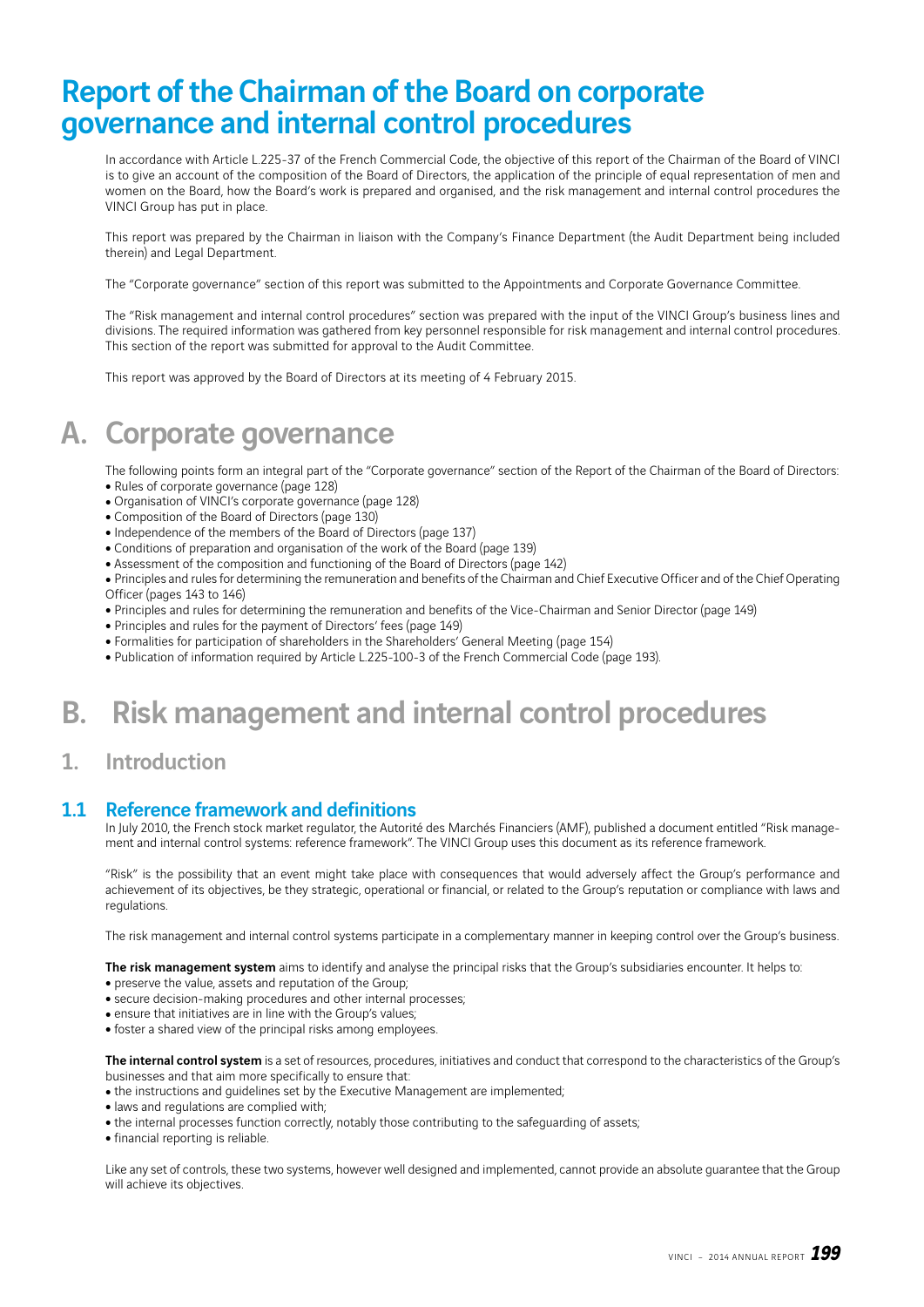## 1.2 Scope of risk management and internal control

In addition to managing a system specific to the VINCI holding company, the Group also ensures that there are appropriate risk management and internal control systems in place in its subsidiaries.

As a result of opening up the capital of VINCI Park to new shareholders in June 2014, VINCI's stake in the company has been reduced to 25% and it is no longer fully consolidated. VINCI Park is therefore no longer included in the scope of risk management and internal control, which relates to fully consolidated subsidiaries (see the list of principal entities in chapter J of the notes to the consolidated financial statements).

## 2. Environment and organisation

## 2.1 Principles of action and conduct

The businesses in which VINCI operates require the personnel involved to be geographically close to customers in order to ensure the prompt delivery of solutions that are suited to their needs. To enable the manager of each business unit – of which there are around 3,000 in total in the Group – to take the required operational decisions rapidly, a decentralised organisation has been implemented in each business line.

In this context, the Group has delegated authority and responsibility to operational and functional staff at all levels of the organisation. These staff fulfil their responsibilities in compliance with the general guidelines (see paragraph 4.2) and with VINCI's principles of action and conduct:

• compliance with the rules common to the whole Group in respect of commitments, risk-taking (see paragraph 4.3), acceptance of contracts (see paragraph 4.3), and reporting of financial, accounting and management information (see paragraph 4.5);

• transparency and loyalty of managers towards their line management superiors and towards the functional departments of the business lines and the holding company. An integral part of operational managers' duties is to take decisions on matters falling within their area of competence, within the framework of the general guidelines they have received and accepted. Nevertheless, any significant difficulties encountered must be handled with the assistance, as necessary, of their line management superiors or the functional departments of the business lines and the VINCI holding company;

- compliance with the laws and regulations in force in the country where each Group company operates;
- adherence to the Code of Ethics and Conduct;
- <sup>ˇ</sup> responsibility of operational executive managers to communicate the Group's principles governing action and conduct to their staff by appropriate means and to set a good example, the responsibility for which cannot be delegated;
- health and safety of individuals (employees, external service providers, subcontractors, etc.);
- a culture of financial performance.

## 2.2 Participants in the risk management and internal control processes

VINCI's Board of Directors is a collegial body that is responsible for monitoring the Executive Management performance, defining the Group's strategic choices, ensuring that these choices are properly implemented and that the Group functions properly. It considers all major matters concerning the Group's business. In its report, the Board includes an account of the principal risks and uncertainties the Group faces.

In 2003, the Board adopted a set of internal rules and created four specialised committees: audit; strategy and investment; remuneration; and appointments and corporate governance. It delegated to the **Audit Committee** responsibility for the monitoring of assignments defined by the 8 December 2008 Order transposing the European directive on statutory auditing into French law. The principal activities carried out in 2014 in this regard are presented in chapter D, "Corporate governance", of the Report of the Board of Directors, page 140. They are in line with the recommendations of the AMF working group on audit committees (dated July 2010) and the 2013 Afep-Medef code.

The Executive Committee, composed of 13 members at the time of writing of this report (see page 129), is in charge of implementing the Group's strategy, and of defining and monitoring the enforcement of its risk management, finance, human resources, safety, IT and insurance policies.

The **holding company's** functional departments ensure that the Group's rules and procedures as well as the Executive Management's decisions are correctly enforced. Furthermore, and depending on the needs that are expressed, these departments advise business lines on technical matters but do not interfere with operational decisions, which are the sole responsibility of the business lines under the Group's decentralised structure. The holding company functions with a streamlined staff (244 people at 31 December 2014).

The centrally based **Ethics Officer**, in liaison with the operational and functional departments, ensures that the Code of Ethics and Conduct is properly understood and applied throughout the Group. Any employee may contact the Ethics Officer directly and in total confidentiality.

The **Audit Department,** which reports to the Chairman, has a three-part role.

• Concerning risk management: based on guidelines from the Executive Management, it plays a leading role in deploying and implementing a structured system, making it possible to identify, analyse and handle the principal risks. The Audit Department coordinates the risk management system by giving methodological support to the subsidiaries' operational and functional departments. It organises and ensures the follow-up for the meetings of the VINCI Risk Committee, which reviews and authorises tenders exceeding certain thresholds set by Executive Management or presenting particular technical or financial risks.

• Concerning internal control: in addition to drafting and disseminating the general internal control procedures set by the holding company, the Audit Department organises the annual self-assessment survey on the internal control of the Group's subsidiaries.

• Concerning auditing: it carries out its own assignments, alongside or in support of the work performed by the business lines and by the holding company's functional departments.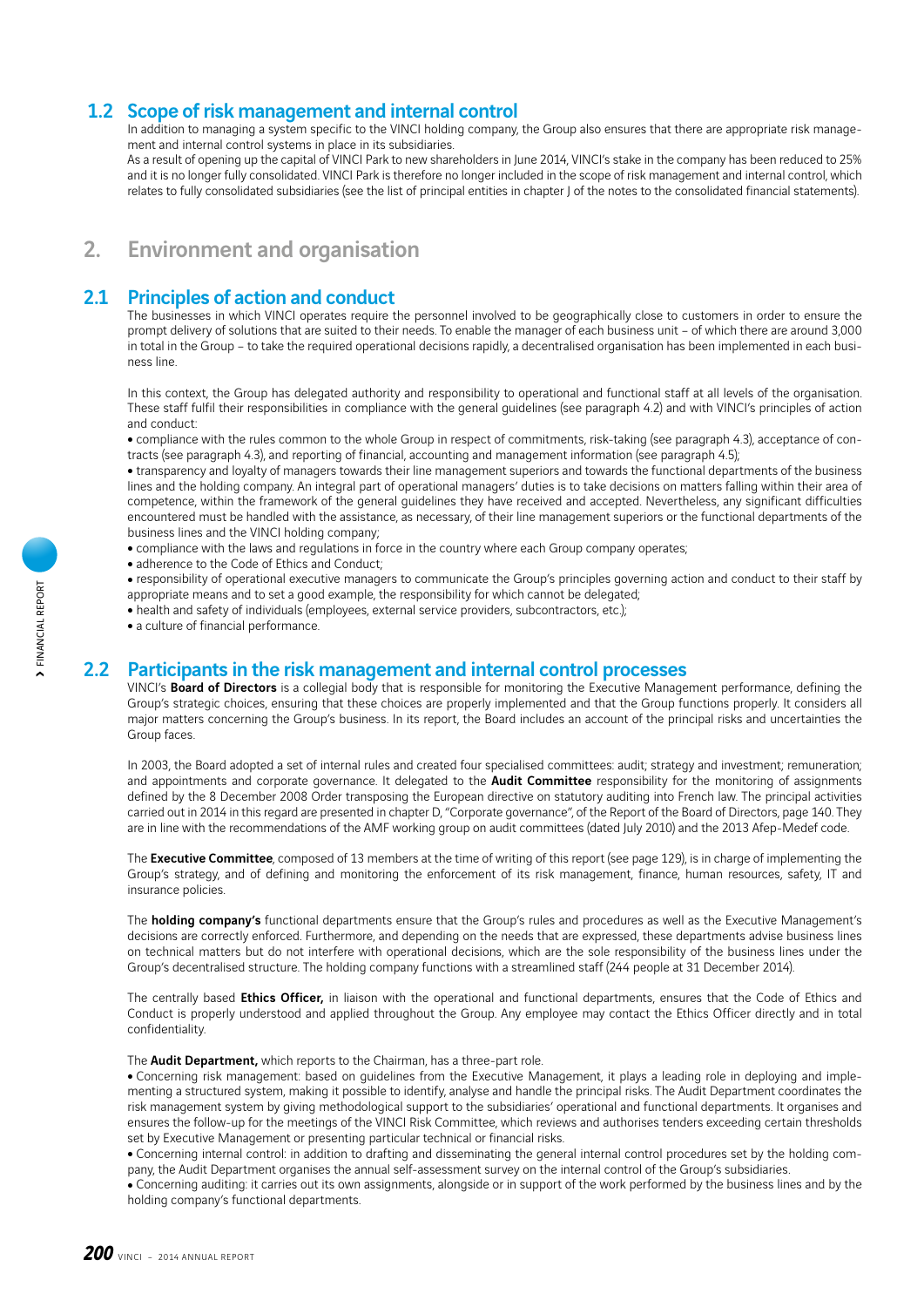The **business lines** carry out their activities based on the principles of action and conduct described in paragraph 2.1. The operational teams in each business line are monitored at several levels: operational management, support functions (cost control, quality, safety, IT) and periodic internal audits. Many individuals take part in these various levels of control, which may vary from one business line to another depending on how they are organised. Consequently, it is difficult to uniformly quantify all the resources allocated to these tasks.

Various committees bring together the people involved in decision-making, in particular the VINCI Risk Committee (see paragraph 4.3 below for a description of its way of functioning), the business line risk committees, and the treasury committees (see Note 22 to the consolidated financial statements, page 263).

## 3. Risk management system

The policy set by the Executive Committee aims to comply with the legal requirements and to ensure that risks are monitored in as formalised, systematic and uniform a manner as possible. Risk monitoring falls in the reporting process (for accounting and financial, health and safety, environmental, etc.) and in the meetings stated in the existing procedures related to commitments and periodic monitoring of operations as described in chapter 4 hereafter. This approach involves operational managers, but without complicating the Group's internal operating methods. Thanks to it, the Executive management can subsequently be informed on risks that have occurred, their consequences and the action plans.

A risk-mapping process encompassing all the Group's activities was established in 2009 with a methodology in line with the white paper "implementing the AMF reference framework". This mapping is reviewed annually. It involves:

• listing the main sources of identifiable risk, either internal or external, that represent obstacles to the achievement of the Group's objectives;

• assessing risk severity on a qualitative scale, taking into account the potential impact, likelihood, and degree of control of the various events constituting risks.

Risk scorecards are created from the mapping system specific to each business. They are used to present and assess, in a uniform manner, events that might affect projects examined by the Risk Committee.

## 4. Internal control system

The main procedures described below are common to all companies in the Group. They are complemented by specific procedures within each business line, in particular for the monitoring of projects and forecasting of results.

## 4.1 Compliance with laws and regulations

- The Legal Department of the holding company is responsible for:
- maintaining a legislative watch related to the various applicable rules;
- informing employees about rules pertaining to them;
- monitoring major acquisition projects and disputes.

Documentation has been distributed and a variety of training and awareness sessions held in this regard, so as to prevent any infraction or fraud.

As indicated in the "Sustainable Development" chapter, pages 20-31, particular emphasis is placed on:

• safety of employees on worksites and engineering structures through active implementation of the Group's accident prevention policy;

• purchasing and subcontracting.

#### 4.2 Application of the guidelines and instructions of the Executive Management

The Chief Operating Officer of VINCI/Chairman of VINCI Concessions, the chairmen of the companies heading business lines in the Contracting business (VINCI Energies, Eurovia and VINCI Construction) and the Chairman of VINCI Immobilier exercise the powers given to them by law. Under the Group's internal organisation, they are also required to comply with the general guidelines issued for them by VINCI's Chairman and Chief Executive Officer.

These apply to the following areas:

- adherence to the Code of Ethics and Conduct;
- entering into commitments, and in particular bidding for new contracts that are complex, of a significant size or involve significant potential risks; acquisitions and disposals; property transactions; and material off-balance sheet commitments;

• reporting to the holding company of accounting and financial information, and information relating to human resources, safety, disputes and litigation, insurance policies and claims, etc.

These general guidelines concern in particular compliance with the holding company's procedures regarding bidding or investments. These procedures define thresholds above which specific authorisation must be obtained from the appropriate committees, namely the Risk Committee (see paragraph 4.3) or the Board of Directors' Strategy and Investment Committee, or where prior notifications must be issued to the Chairman and Chief Executive Officer and/or to certain VINCI functional departments.

These guidelines are cascaded through the organisation by the heads of the business lines to their operational and functional staff for the provisions concerning them, as well as to managers serving as company officers in the companies in their business line.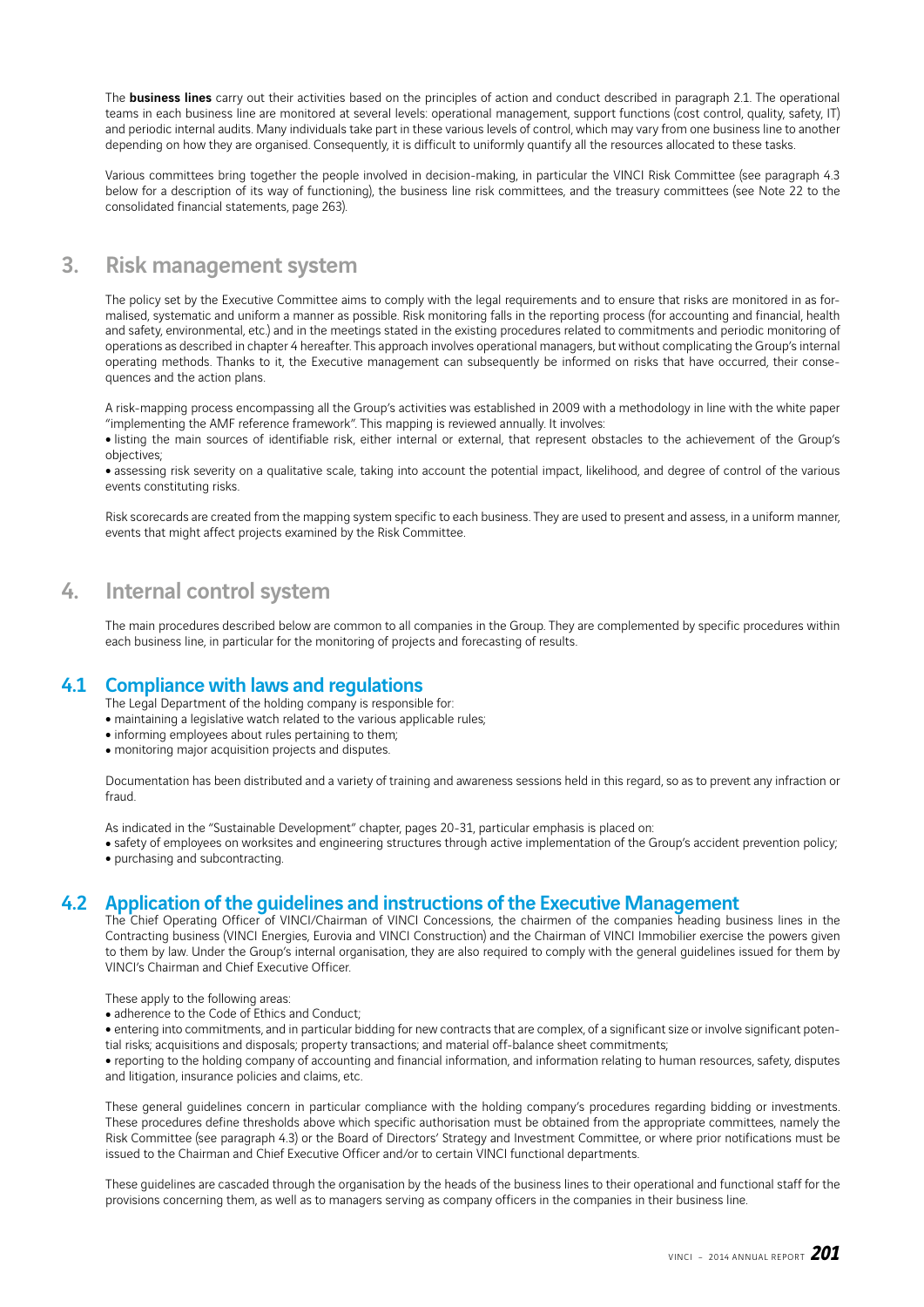## 4.3 Procedures related to new commitments – the VINCI Risk Committee

The role of the VINCI Risk Committee is to assess, ahead of the commitment phases:

- acquisitions and disposals of businesses;
- the terms and conditions of tenders for construction works which, by virtue of their complexity, specific financing characteristics, location or technical characteristics, entail specific risks, especially those of a technical, legal or financial nature;
- transactions relating to property development, public-private partnerships (PPPs), concessions or long-term commitments.

The monetary thresholds for vetting by the Risk Committee before a bid is submitted are defined in the general guidelines. They apply to the entire project, taking all packages together. Thresholds below those necessitating this review require that an information sheet be sent to VINCI's Executive Management.

Risk Committee meetings are usually attended by the following members:

- $\bullet$  the Chairman and Chief Executive Officer of VINCI for the most important projects;
- the Chief Operating Officer of VINCI in charge of Concessions and/or the Executive Vice-President of VINCI in charge of Contracting;
- the Chairman (or Chief Executive Officer) of the business line involved;
- the Executive Vice-President and Chief Financial Officer of the Group;
- the Chief Audit Officer:
- the operational representatives of the entity presenting the project.

The VINCI Risk Committee, in its various configurations, met 300 times in 2014 and reviewed 338 projects.

#### 4.4 Procedures related to monitoring of operations

The business lines have an operations monitoring system tailored to the specific nature of their activities, which makes it possible to regularly monitor the progress of projects and contracts as well as HR statistics. These systems are compatible with those used to prepare and process financial and accounting information as described below, as the holding company performs a consolidation for the principal indicators.

Monthly dashboard reports on business, new orders, the order book and the Group's net financial debt are prepared by the Finance Department on the basis of detailed information provided by the business lines.

The Executive Management of the business lines and divisions prepares a monthly report on key events.

The budget procedure is common to all Group business lines. It is built around five key dates in the year: the initial budget for year N at the end of year N-1, followed by four updates in March, May, September and November of year N.

At these times, the performance of each business line and division is examined in the presence of the Group's Chairman and Chief Executive Officer and the Executive Vice-President and Chief Financial Officer.

Lastly, the business lines also participate in regular monitoring of VINCI's social and environmental responsibility commitments as indicated in the "Sustainable Development" chapter, pages 20-31, and in HR monitoring, with a particular emphasis on safety.

## 4.5 Procedures related to the preparation and processing of financial and accounting information

The Budgets and Consolidation Department, reporting to the Finance Department, is responsible for the integrity and reliability of VINCI's financial information (parent company and consolidated financial statements), which is disseminated inside and outside the Group. To ensure the statements are produced, the department is specifically in charge of:

<sup>ˇ</sup> preparing, approving and analysing VINCI's half-year and annual parent company and consolidated financial statements, as well as forecasts;

• identifying, consolidating, monitoring and controlling the off-balance sheet commitments of the Group's subsidiaries;

• establishing, disseminating and monitoring the Group's accounting procedures and checking their compliance with the accounting standards in force, as well as ensuring that significant transactions are recognised correctly from an accounting standpoint;

<sup>ˇ</sup> coordinating the Group's financial information system, which includes the consolidation process and unifies VINCI's various reporting systems.

The Budgets and Consolidation Department establishes the timetable and closure instructions for the preparation of the half-year and annual accounts and disseminates these in the business lines. The Group's accounting rules and methods are available on VINCI's corporate intranet. At each accounts closure, business lines transmit a package to the Budgets and Consolidation Department containing an analysis of the consolidated data submitted and comments thereon. The CFOs of the business lines and the Group review the principal options and accounting estimates.

The Statutory Auditors present their observations, if any, on the half-year and annual accounts to the Audit Committee before they are presented to the Board of Directors.

Before signing their reports, the Statutory Auditors request representation letters from Group Executive Management and Executive Management of the business lines.